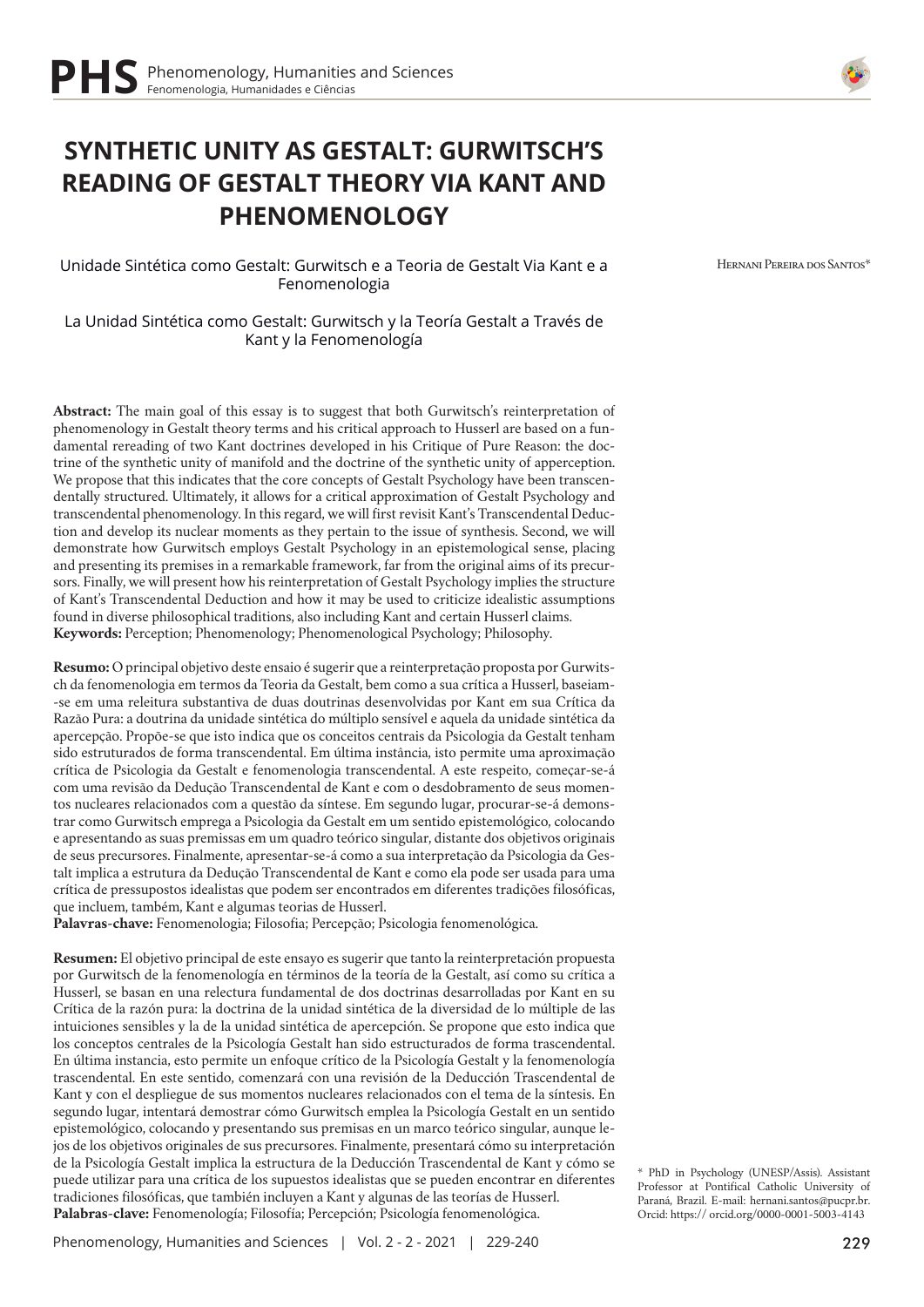

### **Introduction**

The work of Lithuanian phenomenologist Aron Gurwitsch is somehow influential to twentieth century phenomenology and phenomenological psychology, though little recognized in these terms. His works covered a vast domain of philosophical and psychological problems, although he centered his interests in the examination of the structure of perception and of what he called, in his later works, as the field of consciousness (Gurwitsch, 2010). Particularly important is his interpretation of phenomenological concepts and methods in the light of Gestalt Theory. Early in his doctoral thesis of 1928, titled *Phenomenology of thematics and of the pure ego* (*Phämenologie der thematik und des reinen Ich*) (Gurwitsch, 2009a), he defended a reinterpretation of Husserl's (1) theory of intentionality, based on an alleged dualism of *hylē-morphē*, and of his (2) theory of "pure" or transcendental Ego, claiming that Gestalt Psychology provides a sort of toolkit for questioning those two theories. In short, he defended that intentionality must be understood as giving a unitary phenomenon exhibiting meaning as an autochthonous feature, without the need for adding any extraneous or supervenient intellectual function: in proper terms, it presents a *Gestalt*. As a complement, he also defended that there is no room for assuming a structuring "Ego" that stands behind the acts of consciousness, or the *Erlebnisse*, and give them a unitary form. Experience itself exhibits this unitary and autochthonous structure, which does not require the appeal for a subjacent and unchanging foundation.

Given the history of both phenomenology and psychological research, his interpretation of Gestalt Psychology is particularly far-reaching. Two historical works on this topic should be mentioned: one which situates Gurwitsch's work in the history of phenomenology (Spiegelberg, 1972) and another which assesses the connection between phenomenology and Gestalt Psychology (Toccafondi, 2002). In his work, Spiegelberg (1972) comments Gurwitsch's interpretation of Gestalt Psychology, emphasizing his connection to the Berlin School of Psychology, but giving no more details on the reception and repercussions of his interpretation on ulterior phenomenologists' research. Toccafondi (2002; 2011; 2012), by her turn, studies the diverse discourses on the agreement between Gestalt Psychology and phenomenology. She mentions the rapprochement suggested by Merleau-Ponty between Husserl and Gestalt Psychology, pointing out that this approach is built on unfounded and generic premises. In particular, the author writes that "the nexus between the criticism of the constancy hypothesis developed by Gestaltpsychologie and Husserl's phenomenology is quite obscure" (Toccafondi, 2002, p. 204). However, her own account does not even mention Gurwitsch's work and its importance for laying the foundations for this bridging<sup>1</sup>. In fact, such an insight is hinted firstly by Pintos (2005), who underscores the links between Gurwisch and Merleau-Ponty and their exchanges on Gestalt Psychology and Goldstein's neurobiological thought.

This, we submit, is a first glance at the originality of Gurwitsch's work and of his historical relevance. However, as far as we can see, we can go deeper and regard his interpretation of Gestalt Psychology and phenomenology as a form of novelty if we evaluate it against the background of transcendental philosophy. In this essay, we are interested in how the framing of those two basilar questions of his phenomenology implies a subtle allusion to Kant's Transcendental Deduction in his *Critique of Pure Reason* (Kant, 1996)2 . There are, in fact, some direct and indirect mentions of Kant in Gurwitsch's *Phenomenology of thematics and of the pure ego*. But, beyond the explicit references, we intend to suggest that Gurwitsch's work has a grounded architecture that assumes and reformulates Kant's Transcendental Deduction. And this implies that the way in which Gurwitsch interpretates and applies Gestalt Psychology goes beyond its original epistemological and methodological ground and explicitly places transcendental problems and questions to its framework. And this makes the nexus between the dismissal of constancy hypothesis and Husserl's phenomenology more suitable. Also, this implies a specific ground of approximation between philosophical phenomenology and empirical psychology.

Our argument is that Gurwitsch's reinterpretation of phenomenology in Gestalt theory's terms, as well as his critique of Husserl, are founded on a fundamental rereading of two Kant's doctrines: the doctrine of the synthetic unity of manifold and the doctrine of the synthetic unity of apperception. This indicates that the core concepts of Gestalt Psychology have been transcendentally structured. Ultimately, it allows for a critical approximation of Gestalt Psychology and transcendental phenomenology. In this regard, we will first revisit Kant's Transcendental Deduction in its nuclear moments as they pertain to the issue of synthesis. Second, we will demonstrate how Gurwitsch employs Gestalt Psychology in an epistemological sense, placing and presenting its premises in a remarkable framework, far from the original aims of its precursors. Finally, we will present how his reinterpretation of Gestalt Psychology implies the structure of Kant's Transcendental Deduction and how it may be used to criticize idealistic assumptions found in diverse philosophical traditions, also including Kant and certain Husserl claims.

<sup>1</sup> Gurwitsch is never referenced in any of her other publications on the subject (Toccafondi, 2011; 2012).

<sup>2</sup> The version of the Critique of Pure Reason used in this work is Kant (1996), which is a Unified Edition, with all variants from the 1781 and 1787 editions. Relevant citations of Kant's work will follow the usual format: abbreviation (CPR), followed by its edition (A or B) and the original page.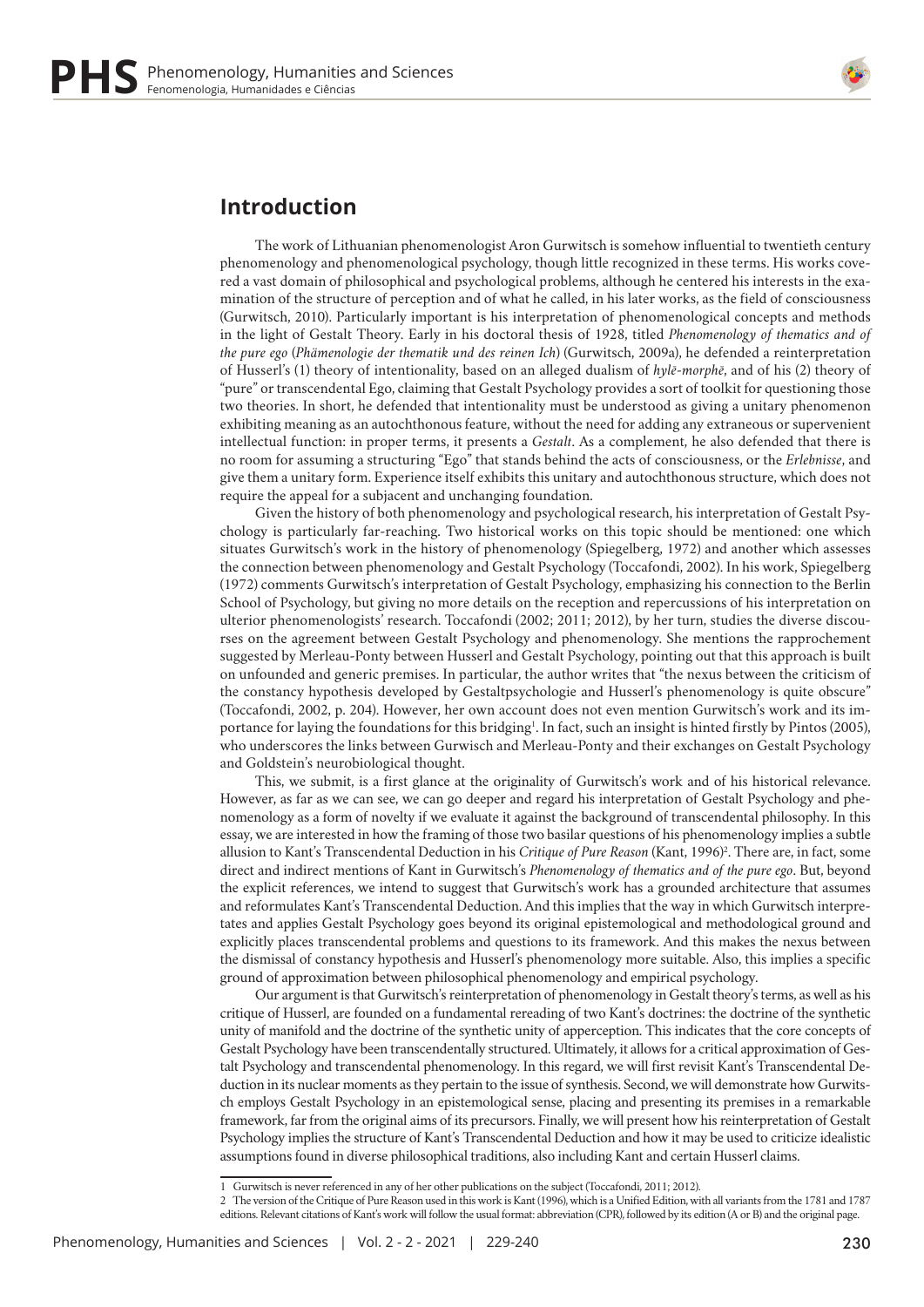

#### **The Background of Kant's Transcendental Deduction and his Philosophy of Perception**

We can begin with a comprehensive presentation of Transcendental Deduction as developed by Kant in his *Critique of Pure Reason* and of its connection with general themes of philosophy of perception. The goal of Transcendental Deduction is to demonstrate and justify the possibility of objectively valid knowledge. More specifically, considering what was achieved in the "Transcendental Aesthetic", all appearances, he claims, are regulated by pure forms of sensibility, namely: space and time. Then, in his investigations in the "Analytic of Concepts," he is committed to demonstrating how the manifold of presentations receptively given in sensibility may be subjected to the categories of pure understanding, which, in a word, provides coherence and adequacy to that multiplicity. In summary, the question concerning the feasibility of knowledge is to know how I (as the subject of experience) can have a consistent and meaningful experience (in Cartesian terminology, "clear and distinct ideas"), although sensible intuition presents a multiplicity of presentations, somewhat chaotic or disordered. That's the general idea of the Transcendental Deduction, which we will explore below in a more detailed way.

A first point to be understood in this context is that data of sensibility always comes from a sensible intuition, that is, from that faculty in which we are affected by objects, and therefore these data are given in merely passivity of consciousness. It is an idea that Kant inherits from Hume's theory of perception (Gurwitsch, 2009b). The combination of multiple data in consciousness can only be, then, "an act of spontaneity by the power of presentation" (CPR, B 130), i.e., "an act of understanding" (CPR, B 130), which is named as *synthesis*. The faculty by which this act becomes possible is understanding. Understanding is the faculty of thinking, which gives the pure concepts or rules (the categories) to the raw data of intuition, making experience possible. These concepts, in turn, are *a priori* and then provide universality and necessity, thus differing from the contingency of all that is empirical. Thereby, we understand that the combination of multiplicity given in sensuous intuition is an act of the subject and cannot be provided by the objects themselves. This distinction made by Kant between a passive and an active faculty of consciousness is essential for the understanding of the idea behind Transcendental Deduction.

The question about how categories of understanding can be applied to objects given in intuition, which are independent of thought, refers to this distinction and guides us in reference to the mode of demonstration adopted by Kant. If, at first, Kant shows the objective validity of categories by demonstrating that objects of experience can only be thought from pure concepts of understanding, and not otherwise, in a second moment, called "the subjective part of transcendental deduction", Kant asks how categories can be related to objects. For this, it is necessary to indicate the faculties that are responsible for it, and how, through these faculties, multiplicity comes to unity, how it comes to coherence. In other terms, it requests the synthesis that are responsible for this unity, which is itself a result of the activity of consciousness. Thus, Transcendental Deduction demonstrates the subjective sources of objective knowledge.

For Kant, subjective sources of objective knowledge would be found in the faculties of intuition, imagination and understanding. As we have shown, in intuition a multiplicity of presentations is provided; nonetheless, this multiplicity is distinguished by being a non-combined result of mere receptivity, and, consequently, a combination is still necessary. Through a proper synthesis, the multiplicity is constructed as a "synthetic unity of multiplicity" (CPR, B 131), which is the combination itself. Thus, it ensures the unity of the object for consciousness. However, because the formal unity of consciousness cannot be distinguished from the unity of intuition, Kant arrives at the proposition of the unity of apperception. Precisely, Kant's goal is to verify how this unity can be maintained to the highest level, as it contains the foundation for the unity of different concepts in judgments and is a condition of possibility for understanding (CPR, § 15). This is the main point for our subsequent discussion.

For the Kantian project of Transcendental Deduction, it is necessary to demonstrate that the use of categories is necessary for all conscious experience that are part of our knowledge of the objective world. However, in order to do so, we must first address understanding and its unity, with the goal of demonstrating that the coherence and consistency of all objective presentations, as the condition of possibility of presentations themselves, cannot be given by objects alone, but must be provided by subjectivity. This unity of self- -consciousness is therefore called by Kant as the *unity of apperception*. If, for sensibility, all the multiplicity of presentations must be submitted to the formal conditions of space and time, the equivalent supreme principle to understanding is that "everything manifold in intuition is subject to conditions of the original synthetic unity of apperception" (CPR, B 137). This principle states that all presentations must be able to be combined into a single consciousness, i.e., it states that consciousness has a unity in such a way that presentations can be known or thought. This unity is enunciated by Kant as follows: "The *I think* must be capable of accompanying all my presentations" (CPR, B 132).

The consciousness of the "*I think*" (that is, of the *cogito*) is called by Kant as *original apperception*, since this self-consciousness produces the *I think* presentation, which, then, should be able to follow all the presentations, owing to its identity and constancy in all consciousness. This is a simple awareness – which is not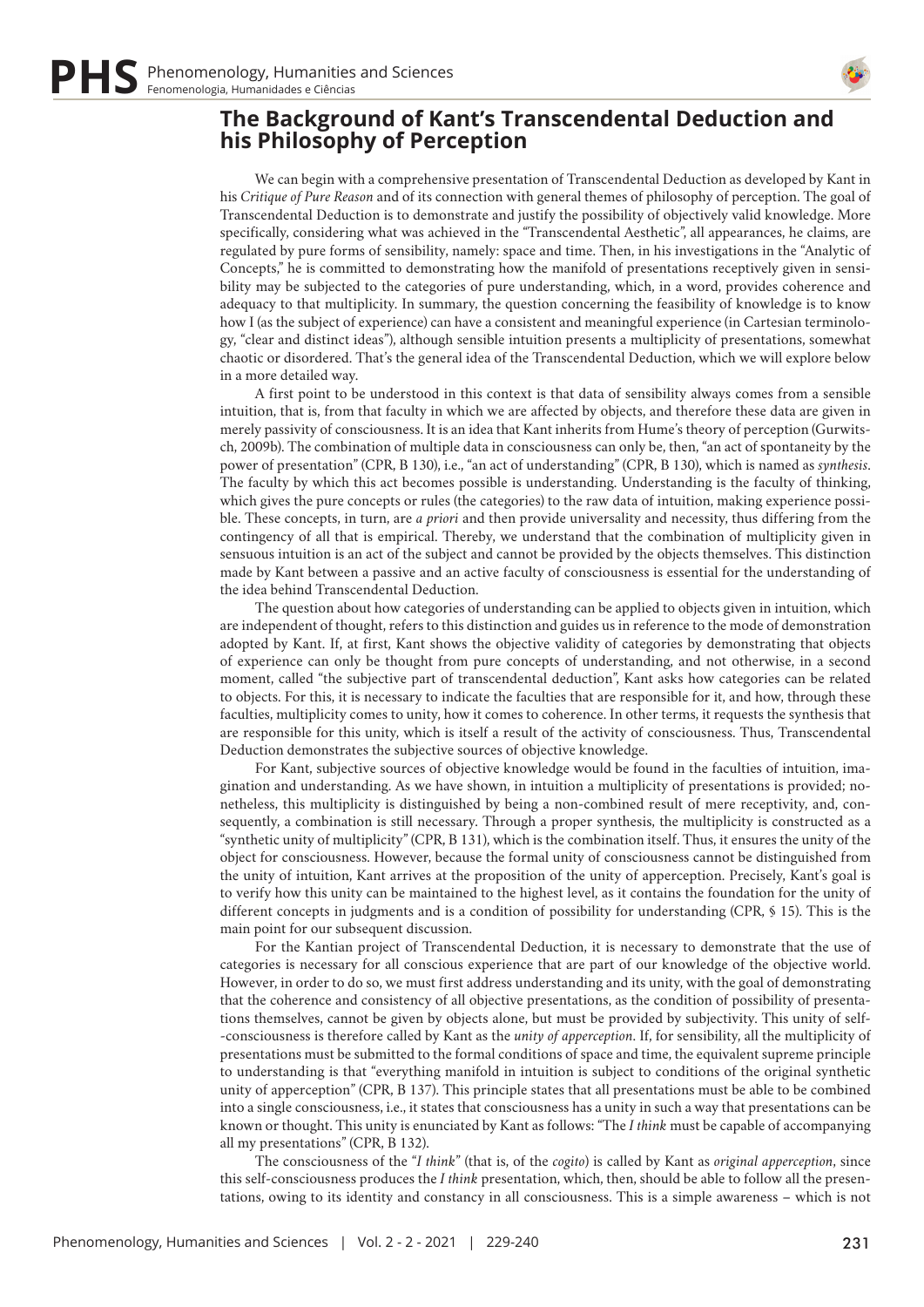

complex, or a multiplicity – that refers to a multiplicity, such as that which gives the unity of all presentations via a proper synthesis. In short, the multiplicity of presentations belongs, in this sense, to the same thinking subject, whereby it is possible to assign them to the index "*mine*". In order to have synthetic unity, sensible matter should be unified by a synthetic activity performed according to rules pertaining to understanding. Therefore, the original consciousness is a consciousness of synthesis of all phenomena that must be in conformity with concepts, or, to put it in another way, with rules (CPR, A 109). This synthesizing function is therefore a function of pure understanding itself and through it understanding and apperception could be placed on identity. The unity of intuition is only attainable through this original synthetic unity of apperception – a synthesis of understanding that is made up through categories (CPR, B 144). Consequently, it explains the proper function of understanding, namely, which is to combine and order the matter of knowledge provided by intuition, because understanding itself cannot effectively know nothing. That is to say, categories have the sole function of being applied to objects of experience. In addition to sensible intuition, however, pure concepts are empty, or "mere forms of thought" (CPR, B 148). To summarize, the unity of apperception and the synthesis that it entails constitute the basis for the possibility of *a priori* knowledge. This *a priori* synthesis, however, is entirely operated by understanding and simple categories, and thus becomes objective. This raises the question of how it can be related to sensible intuition and how it can submit all objects of our intuition to categories.

That question is answered by Kant through what he calls as *synthesis speciosa* or figurative synthesis: in contrast to the synthesis of the understanding, which is purely intellectual (*synthesis intellectualis*), it is a synthesis of the manifold of *a priori* sensible intuition, which, by its turn, is and relates solely to the manifold of intuition in general, conceived only in simple category (CPR, B 151). Being a form of transcendental synthesis, for substantiating the possibility of *a priori* knowledge, the *synthesis speciosa* is one that comes to link the two faculties that seemed to be in parallel, namely, sensibility and understanding. This synthesis is precisely the transcendental synthesis of imagination and refers to the original synthetic unity of apperception linking it to sensible intuition. This synthesis, however, determine *a priori* sensibility, synthesizing intuitions in accordance with the categories of understanding, once it is nothing more than an action (*Wirkung*) of understanding over sensibility (CPR, B 151). Furthermore, the imaginative synthesis, which Kant calls productive imagination (CPR, B 152), must be differentiated from reproductive imagination, by the fact that the former is spontaneity – viz., a form of activity –, whereas the latter, being subjected to purely empirical laws, is merely *associative* – viz., a form of passivity – and, therefore, a matter of empirical psychology. Accordingly, the transcendental synthesis of imagination ensures that sensibility and understanding must be in conformity with one another and that they produce objective knowledge, since it requires, on the one hand, the unity of intellectual synthesis and, on the other hand, the diversity of sensible apprehension. It is this synthesis that makes possible the experience of being thought and known. The synthesis is precisely necessary for human understanding because its function is thinking, without intuiting, that is, because it cannot provide itself with the multiplicity of intuition and, at the same time, be aware of itself; otherwise, it would not require a particular act of synthesis of the manifold for the unity of consciousness (CPR, B 138-139).

It is in the § 26 of CPR that Kant concludes the Transcendental Deduction with the demonstration that categories "hold *a priori* […] for all objects of experience" (CPR, B 161). For there is demonstrated the possibility of knowing objects which can be given to sensuous intuition under the laws of their connection, and how these laws can be prescribed to nature and make it possible. Kant concludes by affirming that the synthesis of apprehension of presentations of space and time must be in accordance with the *a priori* forms of sensible intuition, but that synthesis must present a synthetic unity, which should therefore be subjected to an originating consciousness according to the categories of understanding, and then applied to sensory intuition. This means that any synthesis which makes perception possible must be subjected to categories (CPR, B 161), and, since "experience is cognition through connected perceptions" (CPR, B 161), the categories must be counted as a condition of its *a priori* validity to all objects of experience. By extension, Kant concludes that laws of nature must be consistent with understanding rules, just as phenomena should be in accordance with *a priori*  forms of sensible intuition. After all, it is in relation to subjectivity that phenomenal regulation is possible – and this is the essence of Transcendental Deduction.

Anyway, maybe a convincing argument is still missing to lend more weight to the Kantian thesis that coherence of perception is afforded by the formal structure of consciousness, or, in another words, to the assumption that the manifold of intuition is subjected to categories. Perhaps in the "affinity of phenomena argument" (CPR, A 122) we may discover it more clearly. In this argument, whose goal is to establish that pure understanding determines the experience as its only possible determination, Kant explains how synthesis of imagination organizes presentations by means of rules, then ensuring consistency and preventing knowledge from being merely accidental. Through such organization, we may assume an objective principle of knowledge, wherein what is known takes place in a determinate manner, and never in a purely contingent one. This is the principle of affinity, or the principle of unity of apperception, which ensures that I have a single consciousness, and not a multiplicity of separate empirical consciousness according to the manifold of sensations – hence, an essential impossibility. In summary, this principle ensures that various perceptions are connected to each other by referring to a unitary consciousness, which demonstrates the fact that my world experience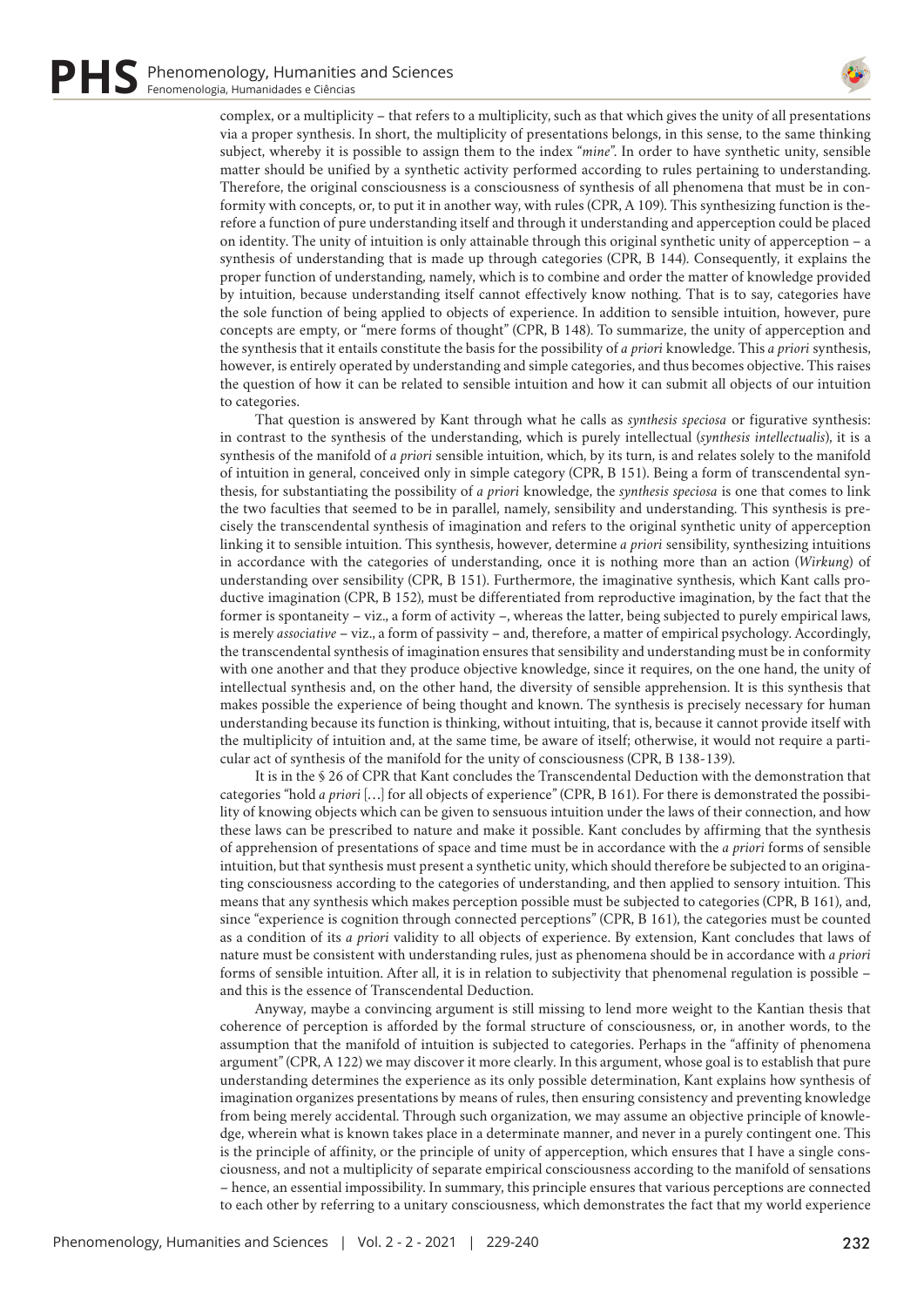

is, in fact, coherent, rather than a chaotic flow of sensations (Hume's thesis). This immanent connection of perception in a consciousness is what speaks in favor of the possibility of applying categories to sensuous intuition, namely the fact that *my* experience is consistent and coherent. And this affinity implies, as its necessary condition, the synthesis of imagination, which is founded on *a priori* rules (CPR, A 123).

Let us see some examples about this conformation between coherent perception and categories of understanding. Kant gives two examples. Firstly, he mentions the perception of a house (CPR, B 162). By the apprehension of the manifold of the intuition of a house, an external intuition, the house is perceived as being in conformity with the synthetic unity of the manifold in space. So, this occurs on the background of the necessary synthetic unity of space and of sensible intuition, which is given *a priori*. Even if I abstract space, the *quantity category* continues to regulate perception, as it resides in the understanding. The second example is the perception of freezing water (CPR, B 162-163). In this example, I apprehend two different states of the water: first fluidity, then solidity, which succession I call "freezing water". These states are in temporal relation one to each other, the *succession itself*, which is given in internal intuition. This intuition, in turn, occurs on the background of a synthetic unity of manifold in which the relationship between the two events could be given in a determinate manner on intuition, namely in *temporal succession*. And this way the events are given is governed by the category of *causality*, which, even in the abstraction of "time", governs everything that happens in time in general according to their relationship when applied to sensibility. Perception is then validated by verifying the congruence between the manifold given in intuition and the rules of understanding.

As can be seen from these and other instances, the constitution of objects in general, and particularly of the objects of nature, is therefore the result of Transcendental Deduction, or the application of categories by the intellect on intuition; or, to put it another way, it is the result of the verification or conformity between multiplicity of intuitions and ordering of understanding. His statement is that phenomenal regularity and order are built by us, rather than by things themselves. The primary distinction between things in themselves and appearances is, then, crucial (CPR, A 101): appearances are simply what our faculty of sensibility presents to us, and, thus, what our mental faculties construct. This constitution can only occur because of the multifarious syntheses and the consequent unity of consciousness in its subjective and objective form, as detailed in Transcendental Deduction. The overall outcome is, therefore, the object (*Objekt*) as an *a priori* synthetic unity formed by subjective principles, but objectively valid insofar as it makes experience possible to be known. In short, it is by Transcendental Deduction that the unconditioned object (*Gegenstand*), the determinable "X", or the noumenon, "becomes" the conditioned object (*Objekt*), the transcendental object, circumscribed by the field of what is knowable within human experience.

To summarize, Kantian philosophy maintains the primacy of constituent subjectivity, which constitutes objectivity and unity of experience, as opposed to the empiricist idea according to which senses alone might provide us with the ultimate foundation of knowledge. He defended that the unity of perception must be accompanied by the unity of consciousness, or the Ego. The matrix of Kant's doctrine of perceptual organization should, therefore, be seen as a largely precursor of the studies of perception of nineteenth century, especially the studies of E. Mach (1838-1916) and Ch. von Ehrenfels (1859-1932) (and, maybe, W. Wundt, 1832-1920), who, in turn, influenced the subsequent studies of Gestalt Theory and of phenomenology.

## **The Epistemological Dimensions of Gestalt Psychology**

A closer examination of Gestalt Psychology's principles and theoretical positions reveals, however, that its viewpoint in consideration of Kant's doctrines of perception is more a critique than a continuation (Ash, 1998; Guillaume, 1937; Toccafondi, 2002). The psychologists of the Berlin School advocated against mechanistic and empiricist traditions in physiology (e.g., Helmholtz) and against rationalist and idealistic traditions in intellectualistic psychology (e.g., Kant and also Husserl). Gestalt theory counters the presumption that sensations could only gain form and relation by the action of an extraneous factor, such as association of a bunch of other impressions, a natural mechanism of human mind, or the operation of superior and purely rational faculties of the mind (Ash, 1998; Guillaume, 1937; Katz, 1967). Gestalt psychologists, on the opposite, advocated for a non-atomistic theory of perception, arguing that mere sensations cannot be conceived as pure impressions dispossessed of forms and relations. In fact, they are also critics of the intellectualist tradition, of which Kant is a representative, insofar as, while Kantianism assumes that a productive operation of the mind is required by mere impressions, they argue that laws related to forms and relations arise not from the intellect, but perception itself with its autochthonous structure. Gestalt Psychology's premises and promises are also based on the expectation that modern physics may support a more systematic understanding of subjective presentations (Gurwitsch, 2009c). In this spirit, they argued for isomorphism (inspired by physical theory on magnetic fields) and, alongside their phenomenological guidance, a sort of naturalistic philosophy and science.

Isomorphism asserts that to every conscious process, which could be phenomenologically described, corresponds a physiological one that must be explained – not in a "molecular" form, but exclusively in "mo-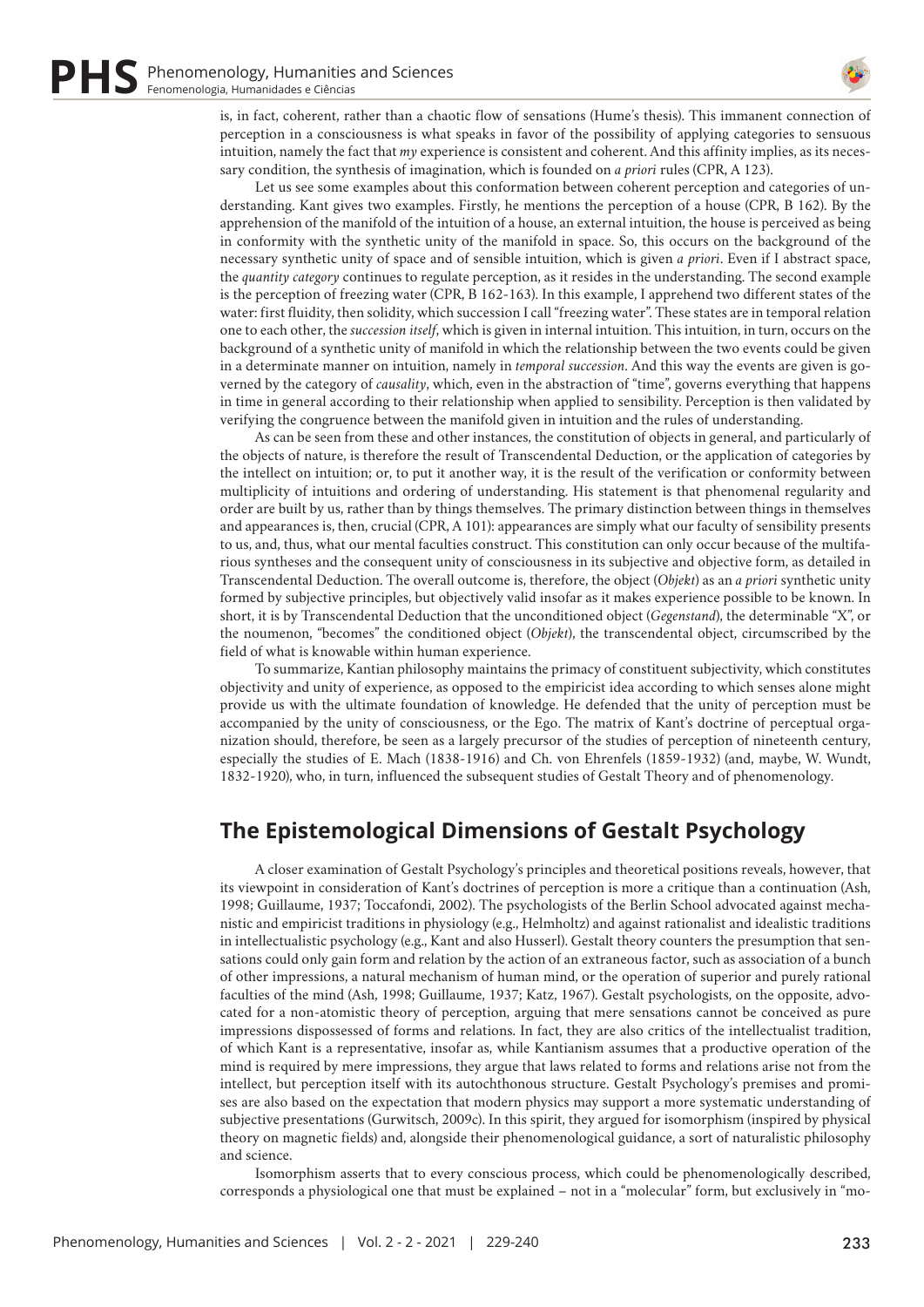

lar" terms (Koffka, 1936). This means that laws governing conscious phenomena ("Gestalt laws") may apply to neurobiological and physical processes as well, without assuming that these laws governing psychological Gestalten are of an innate source<sup>3</sup>. According to the expression of Goethe, quoted by Köhler (1920), "Because the inside is outer" (*Denn was innen, das ist außen*) (p. 173). In that vision, *Gestalten* discovered through psychological research might be generalized and constated even in physical and physiological domains of facts. In his vision, there is a parallel between physical forms (*physische Gestalten*), which occur inside nervous system, and the forms of perceptive phenomena (*Gestalten der phänomenalen Wahrnehmung*). Therefore, after attributing a universal range for *Gestalten*, and asserting its existence in nature, the authors of Gestalt Psychology left aside the centrality of pure description of the phenomenal datum. They proceed to the task of explaining these organized structures that may be found in nervous system functioning, assuming the assumption that these structures are primary and external manifestations of the secondary occurrences in the phenomenal field. They accomplish it by employing not only "functional concepts", but also by referring to a universally explicative theoretical framework of physics. Ultimately, Gestalt Psychology becomes a kind of physicalism in which psychological concepts should be validated by strictly physical concepts (Guillaume, 1937, pp. 24-25).

Despite the connections between Gestalt Psychology and modern psychology's naturalistic program, Gurwitsch's adoption of its tenets should not be viewed as a continuation of its naturalistic assumptions. As the author argues, a distinction must be made between a "descriptive" and a "explanatory phase" of psychological theories, with only the descriptive dimensions and characteristics of theoretical principles and empirical analyses being of paramount importance for him and phenomenological research. Although the psychologist, when discussing mental phenomena, is primarily interested in how to explain them, he is equally concerned with sense and meaning. Certainly, this does not apply to all psychological theories and research; rather, it only applies to those in which "the phenomenal data play an essential role and are given proper emphasis" (Gurwitsch, 2009d, p. xxii). Only then could they be integrated "into the context of phenomenology" and contribute "towards advancing phenomenological understanding" (Gurwitsch, 2009d, p. xxii). Psychological theories are therefore framed as "tools" rather than "objects" of Gurwitsch's studies. As a result, the descriptive analyses of Gestalt Psychology are still of great relevance for the development of phenomenological investigations. However, its physiological and physical explanations, such as the isomorphism thesis (Koffka, 1936, p. 56 ff.; Guillaume, 1937, p. 23-25 ff.), must be set aside. The same holds to any other naturalistic assumption of Gestalt Theory.

Following this reasoning, Gurwitsch (2009a) highlights the importance of following Gestalt Theory in strictly epistemological dimensions, which point of departure could be found in the dismissal of the constancy hypothesis (*Konstanzannahme*). According to him, this hypothesis was maintained by most of all modern psychology and philosophy, from empiricism to production theory of the Graz School of Gestalt Psychology (Gurwitsch, 2009a; 2009d; Smith, 1988). Its premise is that every perceptual phenomenon must be in strict accordance with objective stimuli. The perceptual data are thought to be a bundle of single sensations that are considered atomistically (Gurwitsch, 2009a; 2009f; Toccafondi, 2002). Also, anomalous cases for this correspondence must be explained by an extraneous psychic function or factor, like unnoticed sensations, errors of judgement and the like. The main consequence of this formulation is that every perceptual process is assumed to be split into two distinct layers: on the one hand, the bare impressions, devoid of form and meaning, and, on the other, intellectual or mental functions that informs all impressions and give them their meaning. Every kind of perceptual *Gestalt* should be explained, from this perspective, as a product from the contribution of the powers of the mind – be it in a conscious or unconscious form – and as supposing the task division between sensibility and intellect. Nevertheless, as Koffka, Köhler and Wertheimer have shown, the majority of perceptual field manifestations does not strictly correspond to physical stimuli; rather, they exhibit a proper and then autonomous form of organization that is independent of any other factors than perception itself. Consequently, the key point for Berlin School of Gestalt Psychology is that the constancy hypothesis and the resulting two-layer theory of perception are incorrect. In this respect, Toccafondi (2002) correctly argues that this places this School at odds with the Brentano School's legacy, which can be seen in the writings of Meinong, Ehrenfels, Benussi, and even Husserl.

For Gurwitsch, the dismissal of constancy hypothesis entails the disclosure of the domain of pure consciousness for an analytical and strictly descriptive approach. Following Gestalt Theory in this epistemological dimension entails suspending or bracketing not only the world of stimuli (of constancy hypothesis), but also the world of transcendent things. In short, the dismissal of constancy hypothesis might be compared with phenomenological reduction. Both have the same function in that they take the psychic in a purely descriptive manner, regardless of any theoretical and *ad hoc* constructs (Gurwitsch, 2009a, p. 214). However, the rejection of the constancy hypothesis by Gestalt Theory does not imply a complete refusal of any interpretation of the correlation between stimuli and sensory experience, or of the assumption about psychology as an empirical and positive discipline that emulates physics. Gestalt Psychology, at the stage of development it has achieved, should replace classical conceptions about the aforementioned correlation without changing the status of psychology in the system of sciences (Gurwitsch, 2009a; 2009c; 2009e).

<sup>3</sup> Cf. Toccafondi (2002, p. 203): "[…] for Köhler physical and physiological Gestalten, on one hand, and phenomenal Gestalten on the other follow the same laws. As a matter of fact, it is precisely because of this conviction that he does not talk of innate hereditary structures: more properly, it is the spontaneous tendency of each natural system (physical, organic, perceptive) to take on the most regular and most stable possible configuration."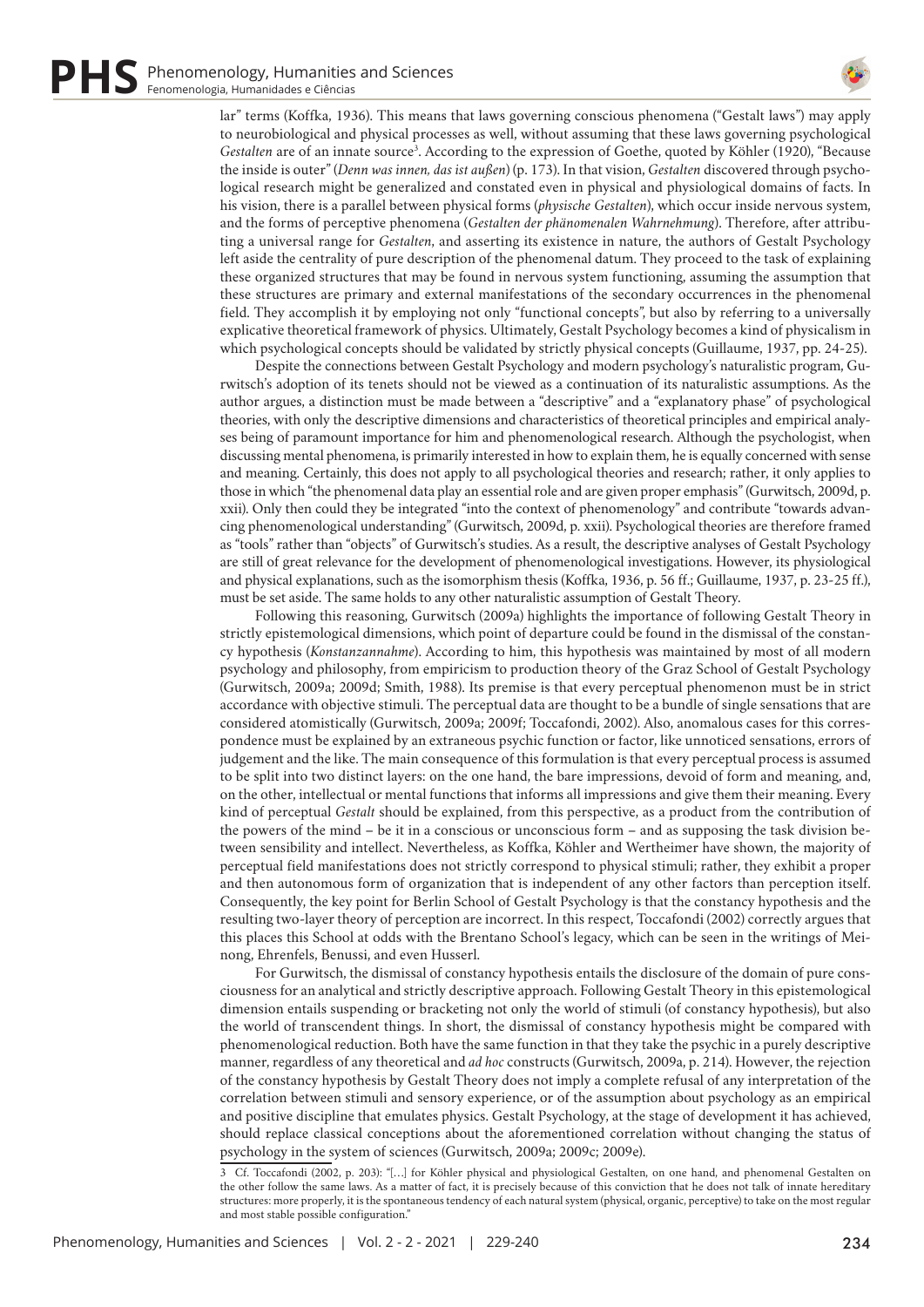

In fact, such a research program does not abandon the ideal of positive science and continues to express psychological problems in physical language, although in relation to a new model of physics, namely quantum physics (Gurwitsch, 2009c). Nonetheless, Gestalt Psychology has a broader epistemological meaning that is particularly relevant for phenomenology. For Gurwitsch, it is the descriptive component, and not its other cognitive tasks and values, that is crucial for the investigation of the phenomenological region conceived as the pure consciousness. This is how he works with an innovative "psychological way"<sup>4</sup> through phenomenological realm of investigations. And is through this way that the author tries to respond to transcendental problems and to formulate a new interpretation about of the unity of perception and of consciousness.

## **Transcendental Problems Via the Lenses of Gestalt Theory**

Toccafondi (2002) is correct in pointing out that the referred criticism implies a schism between Gestalt Psychology and Husserl's phenomenology, insofar as Husserl (1984) defended, particularly in his fifth *Logical Investigation*, the conception that perception is constituted by amorphous sensations and by a subjective act of meaning giving, i.e., an act of interpretation. On the one hand, there is a one-level perception theory according to which the stimulus is already structured, meaningful, and not a chaotic mass of sensations; and, on the other hand, there is a two-level theory of perception that depends on the subject as the structuring agent for stimuli (sensations). However, she ignores the fact that the assumption of a complementarity between phenomenology and Gestalt Psychology is not based on the confluence of their theory of perception (of which Gurwitsch assumes a critical stance), but on the mutual work on the descriptive sphere of research (albeit, as we have seen, a critical stance in regard of the explicative tendencies of Gestalt Psychology is also presupposed). What Gurwitsch demonstrates is that Gestalt Psychology and phenomenology share the task of best describing first person experience, and that the two must be examined and confronted with a critical approach to this same experience as it is regarded at face value. Starting from this unorthodox stance, he is also capable of refining Gestalt Theory in transcendental terms, as we shall see.

According to Guillaume (1937), Gestalt Psychology could be interpreted as reinstating the *a priori* synthesis of the intellect upon the manifold of sensibility in the measure as it asserts that this manifold is already structured devoid of the agency of any homunculus<sup>5</sup>. This is precisely the argument advanced by Gurwitsch. For his theory, the dismissal of the constancy hypothesis reconfigures the Transcendental Deduction and places Gestalt Psychology in relation with transcendental philosophy and problems. He even says of the dismissal of constancy hypothesis as "a fragmentary and incomplete phenomenological reduction" (Gurwitsch, 2009f, p. 143), whereas its point of departure is eminently psychological and the golden road for the access to the universal realm of absolute consciousness is paved by transcendental reduction. Therefore, transcendental reduction is the privileged methodological procedure for the rigorous analyses conducted by phenomenology aiming at the description of noetic-noematic correlations and structures, which responds to the transcendental problems about the possibility of objective knowledge of the world. For this reason, the epistemological dimensions of Gestalt Psychology must be radicalized and generalized in accordance with the radicality and universality of phenomenological reduction as Husserl had conceived it. Accordingly, the sort of transcendentalism defended by Gurwitsch is closer to Husserl than to Kant, even though the structure of his questions may be evocative of the *Critique* (Kant, 1996).

Based on what has been discussed thus far, we would like to emphasize the possibility of establishing a connection between Transcendental Deduction and Aron Gurwitsch's essay, "*Phenomenology of thematics and of the pure ego*" (2009a), which emphasizes the importance of Kant for understanding contemporary efforts in the study of perceptual organization. In his essay, Gurwitsch presents this connection, even in a summary form, in saying that Gestalt Theory refers to the Kantian problem of the "unity in the multiplicity" (Gurwitsch, 2009a, p. 215), changing it and putting it in a new theoretical framework. Through Gestalt Theory, the author introduces the notion of "autochthonous organizational forms and processes" of perception, modifying Husserl's phenomenological theory of perception. But what is most important here is that this notion is not just connected only with Husserlian phenomenology: there is also a similarity to Kant's Transcendental Deduction in that the proposition is of a new interpretation of the problem of the unity of manifold, thereby substituting the "power of the synthesis of understanding" by the immanent perceptual organization. Accordingly, Gurwitsch uses Gestalt Psychology's core arguments to revise phenomenological theory of knowledge and perception through Kantian lens, namely in the definition of its fundamental problems as (1) the problem of the unity of perception in its objective feature, and (2) the problem of the unity of consciousness in its subjective structure. Or, differently stated, he advances a sound revision on the presuppositions about perception theory and, in final analysis, states a new conception of its structure which additionally affects phenomenological noetic-noematic analysis and theory of knowledge.

After departing from the radicalization of Gestalt Psychology's incipient phenomenological reduction, the question of how transcendental and constitutive problems are posed in relation to a psychological appro-4 For the idea of a "psychological way" to reduction, see Husserl (1976b).

5 Of course, here we must also add and be aware that for Berlin School theorists Gestalt Psychology does not assert a Kantian *a priori* in a psychological form (see Toccafondi, 2002, p. 202). That is not the point here. The point is that their research could be interpreted in transcendental lenses and have transcendental implications, *malgré lui*.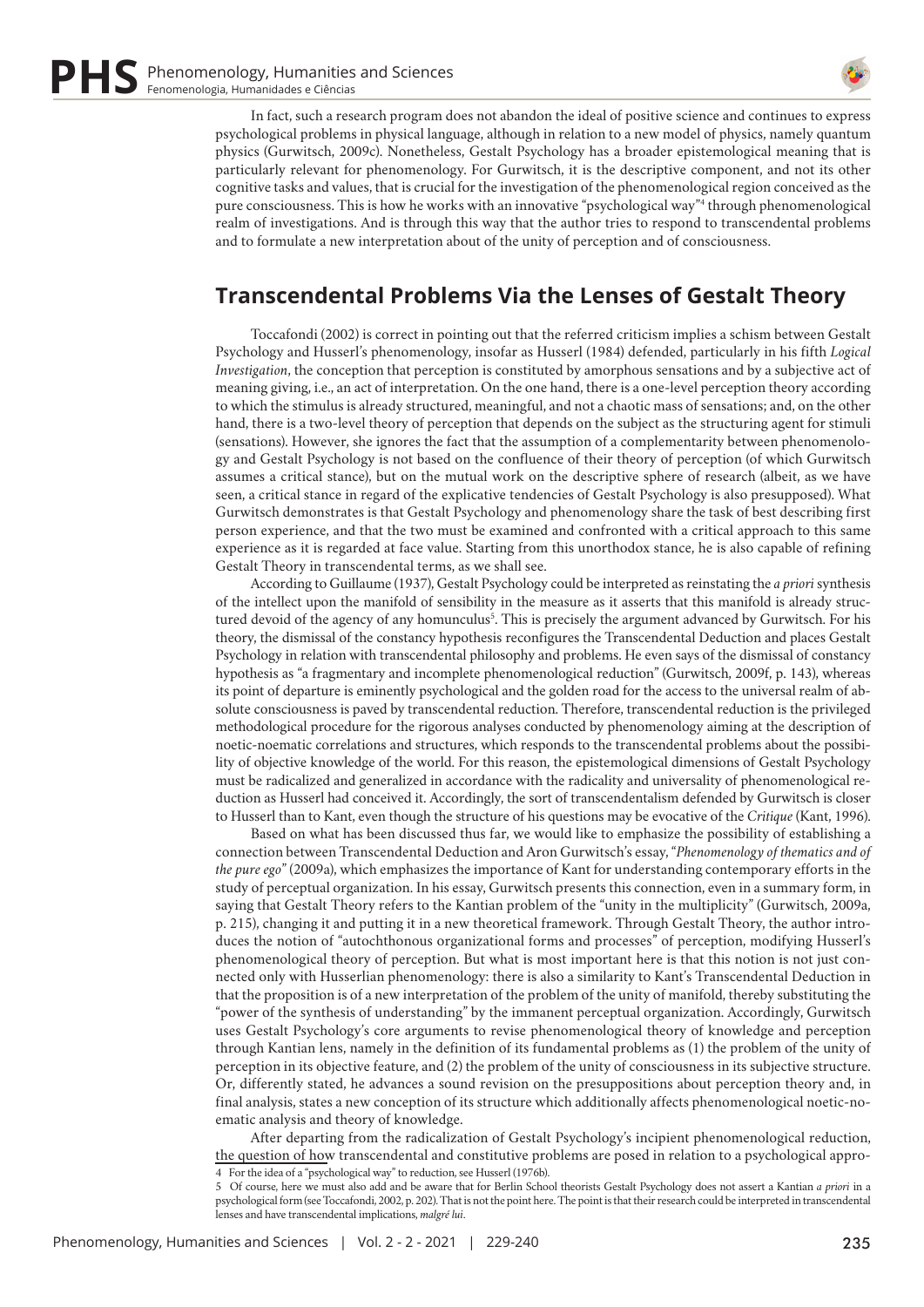

ach remains. Gurwitsch believes that Gestalt Psychology, when proper developed, demonstrates a connection with transcendental issues, i.e., the question of how the world and its objects have meaning. As previously stated, this problem emerges for Kant (1996) as the question of the possibility of objective knowledge. For the German philosopher, the question is how sensible intuition can provide appropriate knowledge of the objective world and its forms. For him, the resource must be found in understanding and its productive synthetical function over the chaotic stuff of mere sensibility. Gurwitsch (2009a) retains the Kantian problem of the "unity of the manifold" to argue that transcendental questions are also presented for Gestalt Psychology, albeit in a modified perspective. Because, whereas Hume's doctrine of unorganized and chaotic nature of senses is the basis for Kant's theory of knowledge, the starting point for Gestalt Psychology must be, on contrary, the "original orderedness, structuredness, and organization of the immediately given, the primal phenomenological material" (Gurwitsch, 2009a, p. 215). Kant's "activistic and functionalistic" conception of consciousness (Gurwitsch, 2009b, p. 171) should be replaced by one founded on the concept of intentionality.

Thus, if phenomenologically understood, Gestalt Psychology might be seen as altering the objective aspect of Transcendental Deduction concerning the unity of sensible intuition. As a result, rather than being discarded, the transcendental principle is revised: the sensible manifold must be interpreted, then, as a material with autochthonous and immediate organization, i.e., as Gestalt. The concepts of deduction of categories (or of its "application" from understanding on sensibility) and of "synthetic unity of multiplicity" are, thus, substituted by the notions of Gestalt laws and of "Gestalt nexus" (*Gestaltverbindung*) (Gurwitsch, 2009a, p. 244). On the other hand, the notion of a synthesis linked to understanding, or more especially to productive imagination, has no parallel in Gestalt Psychology, since the very assumption of an intellectual activity and production is dropped out<sup>6</sup>. Accordingly, the autochthonous feature of perceptual experience also removes the requirement for any sort of synthesis extraneous to its immanent structure. In other words, there is no room for a dualism between senses and intellect in a theory of perception inspired by assumptions of Gestalt Theory.

At the same time, these suggestions for Gestalt Psychology's transcendental implications in its descriptive contents may be radicalized even further. To achieve this, the reductive procedure must be (transcendentally) radicalized and confronted with the "phenomenology of reason" developed by Husserl in his *Ideas I* (Husserl, 1976a, §§135 e ss.). The questions concerning the *noema* and the correspondences between, on one hand, the multiplicity of consciousness' acts and, on the other, the identical transcendent object come to the fore here. The transcendent entity, which had been thrown out of the loop by phenomenological reduction, now returns to the field of phenomenological investigations (Husserl, 1976a, p. 310). Then, the determinations by which the object appears as "truly existing" and from which the dividing line between its truly being and any illusory appearances could be drawn in a phenomenological perspective (Gurwitsch, 2009a, p. 214-215). In order to gain access to these determinations and to being, any judgement about existence, be it predicative or antepredicative, must be put into parenthesis. Accordingly, every being must be assumed as the correlative of consciousness. In a consequent observance of phenomenological methodology, this opens the descriptions of the eidetic structure of noetic-noematic correlations of consciousness and, therefore, the approach to the constitutive laws of objectivities for consciousness (Husserl, 1976a, pp. 311-312). Therefore, a phenomenological viewpoint should be used to address the transcendental question of the unity and identity of objectivity. This begs the issue, according to Gurwitsch (2009a), of how Gestalt theoretical ideas may contribute to this perspective.

For the problem of the unity of perception and identity, Gurwitsch's concern is to demonstrate how Gestalt Theory entails an entirely new conception. We can argue that the initial step of a Gestalt theoretical development of the concept of perception is the emphasis on its immanent structure. It can be read as a new approach for its unity and identity which is obtained after removing the constancy hypothesis, as an incipient phenomenological reduction, and obtaining the *perceptum* qua *perceptum* or the "perceptual noema" (Gurwitsch, 2009e, p. 116). That is the main point of his doctoral thesis. In that essay, the author defends that the concept of "*Gestalt*" should replace the concept of sensations or impressions, which supported the classical atomistic theory of consciousness and its derivatives. In this vision, *noema* should be conceived as a totality with its immanent articulation and structure; also, as dwelling in an environment of other actual and possible objects, i.e., in a "context" or "field" of perception, structured in "figure" and "ground". This interpretation avoids the image of consciousness as an isolated act of mind that presents the feature of being "consciousness of" against a background of hazy and fuzzy sensations or impressions, which are considered as the elements from which perceptions are mind-constructed. By the contrary, this approach should start with the inherently articulated structure (the *Gestalt*). Then, consciousness should be deemed as a structured field, as Gurwitsch writes: "The structure is anchored in the 'center of gravity' of *Gestalt* and, so to speak, 'radiates' out from that center, while the other constituents are placed within the framework of this structure, but only as *inserted* in it, *not as determining it*" (Gurwitsch, 2009a, p. 211-212).

Therefore, *perceptum* should be conceived as a structured whole without structuring acts. Based on the rejection of sensations as elements of perceptions strictly corresponding to stimuli (constancy hypothesis), Gurwitsch construes his idea according to which the theme – or the nucleus of the *noema* – must present 6 Cf. the rejection of the productive theories of the Graz School of Psychology by the Berlin Gestalt theorists. We see it as a good example of how the kind of Gestalt Theory embraced by Gurwitsch is unlike of intellectualistic tendencies in Psychology and Philosophy. Kant's is just one case of this trend in Modern Philosophy.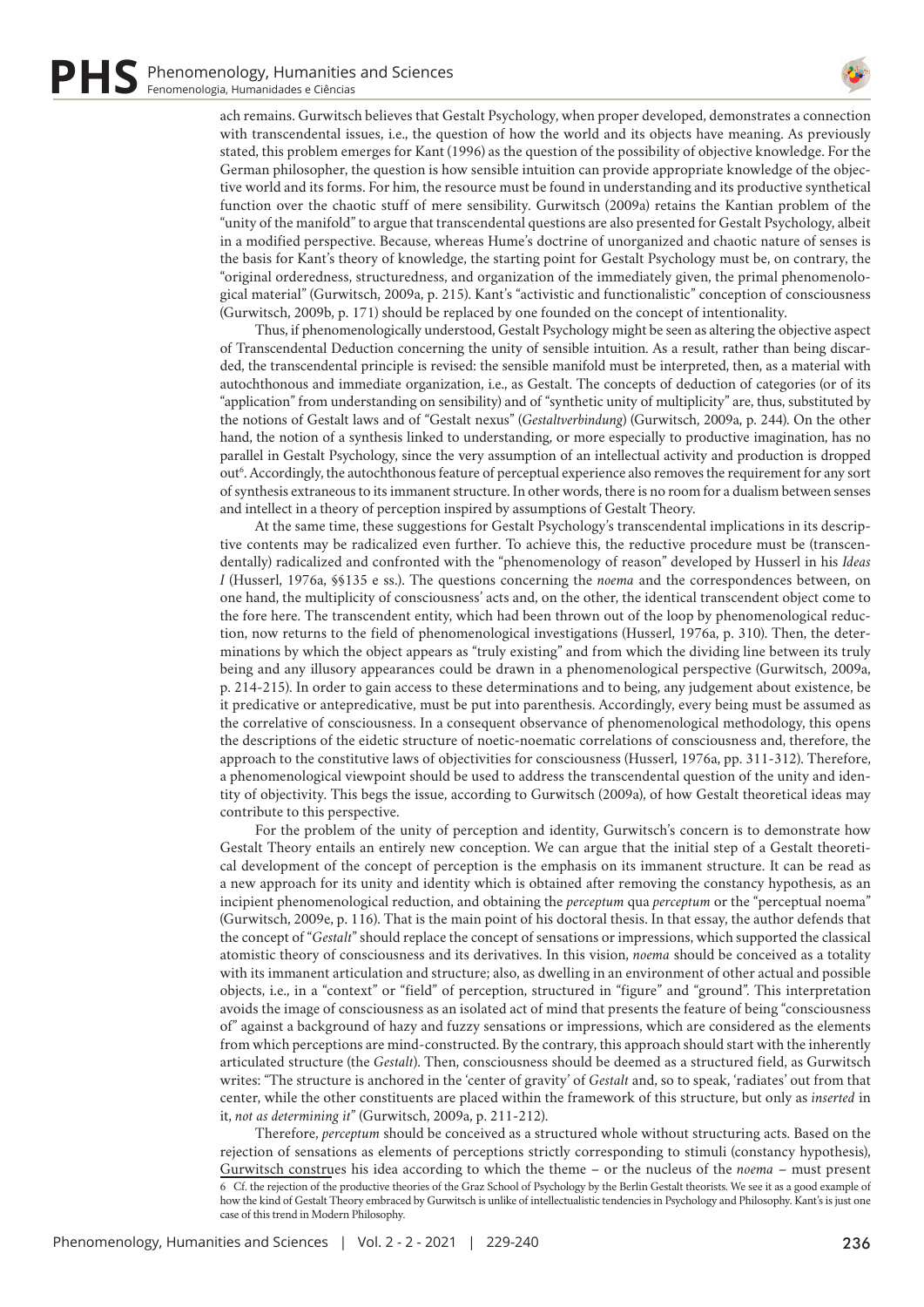

an internal structure, or "Gestalt-coherence", in which every part is always functionally connected with and sustained by the structure of the field, in a "Gestalt connection" (*Gestaltverbindung*) with it (Gurwitsch, 2009a, pp. 224 e ss.). For example, in perceiving that house mentioned by Kant (1996), we do not have the impression of its façade and then construct, by mental acts, the idea of the whole house with its clouded sides and rooms. Instead, every façade has its own indicative reference for the house as a whole, then composing its total configuration, or the total *noema*. Also, the very façade has its own internal structure with its formative and formed constituents. As Gurwitsch (2009a, p. 230) writes, this defines the theme as the "system of its constituents", or, as he puts later, "the *perceptum as a whole* […] *should be interpreted as a complex unity of meaning*" (Gurwitsch, 2010, p. 265). The appearances of phenomena should connect with each other, thus forming a system of appearances which denotes the *noema* as whole. Therefore, parts of the house that are not actually seen are dependent parts of the *perceptum*, thus referring to the object "house" with a sense unity that provides overall perception its proper meaning and reference.

If every component of a perception must exhibit a Gestalt connection, then what Husserl conceived of as *hyletic data* may, in fact, be a dependent part of the *Gestalt* structure of the *noema;* perception must therefore be seen as a system or global composition of dependent and independent parts with its accent and fringes. Noematic sense (*noematische Sinn*) should, therefore, be viewed as a "structured whole" (Gurwitsch, 2009a, p. 284) which does not presuppose a dualism between form and matter. In face of Kantian conception of consciousness, this implies that the distinction between intuition and understanding should be neutralized, and that both the limitation of intuition to space and time, and of understanding to nature laws of physics, should be reconsidered in order to include meaning and sense in the global structure of experience. In doing so, this argument not only outperforms the doctrine of *hylē-morphē* that appears in Husserl's *Ideas I*, but also the entire traditional conception of intentionality and of *noesis* (or the acts of the mind). Consequently, "noesis" should not be seemed as the "organizing and apprehending function turning hyletic data into a vehicle of sense or meaning, a special and specific function to which consciousness owes its character of intentionality" (Gurwitsch, 2009a, p. 284). On the contrary, the term must correspond to "the experienced act of consciousness in its entirety" (Gurwisch, 1929/2009a, p. 284), which function is to present the noematic sense. Accordingly, considering that the concept of intentionality refers to the noetic-noematic correlation, it should comprehend, at the same time, *noesis* and *noema* conceived through the lens of Gestalt Psychology.

In Gurwitsch's essay, in addition to the topic of "synthetic unity of manifold", the concept of "unity of apperception" (i.e., between the unity of the object and of the subject) is addressed. The last problem faced by the author is, precisely, that of the unity of the *I think* (*Ego*), or, in phenomenological terms, the constitution of the pure Ego. The rejection of the possibility of a "pure Ego" conceived as an entity that would act and rest behind mental acts is implied by the fact that it cannot be accounted as a phenomenological datum, i.e., directly given by itself, according the noematic phenomenology adopted in *Phenomenology of thematics and of the pure ego*. In this regard, the author contends that the "unity of consciousness" can only be defined as the "unity of the flow of mental events", which is nothing more than *my field of consciousness* with its underlying intricated connection and structure. As one can see, in light of the *Critique of Pure Reason*, Gurwitsch's essay – and perhaps all his progress – can be better understood in clarity and depth. Thus, his critique of the "pure Ego" applies to the subjective aspect of Transcendental Deduction, namely the doctrine of "pure apperception", which includes both the unity of consciousness and the awareness of self-identity (the "*I think*") as required conditions and the roots for the constitution of objective knowledge.

Therefore, Gurwitsch's non-egological conception of consciousness inverts Kant's stance by maintaining that unity and coherence of experience do not require Ego unity. The correlation between every singular experience and unity of subjectivity must prefigure the experience of the "Ego", which should be taken as a contextual reference for each mental state. For Gurwitsch, this is the only form by which the "I think" could accompany all my perceptions, what is in clear discordance with Kant (1996). In Gurwitsch's view, the Ego "is not an additional or secondary theme which never disappears, but always persists through all thematic change" (Gurwitsch, 2009a, p. 310). For him, awareness of the Ego does not accompany consciousness of objects – or, in other terms, acts could only be directed to objects, and Ego, instead of being taken as the subject of acts, is just one more object among them. Hence, ego depends on the same objectifying consciousness that intends and means noematic objects. In this perspective, the ego only could be apprehended in a reflective act towards our own stream of consciousness. Thus, the existence of an Ego always identic to itself, immutable and permanent, as the nucleus of that stream, also opposed to its impermanence, cannot be proven at all. There is not any dualism between the pure Ego and the stream of appearances, but the contrary: they coincide.

In conceiving the Ego in this way, Gurwitsch's position is close to that of Husserl in the first edition of his *Logical Investigations* (Husserl, 1984), although in contradiction with his *Ideas I* (1976a), where the pure Ego has the status of a "transcendence in immanence". In Gurwitsch's non-egological theory, the Ego is not an agent that operates on the stream of consciousness as if it is his field of freedom. By the contrary, the pure Ego is conceived as being identical with the unity of the stream of consciousness. Being his self-presentation connected only with reflection, any perception would only present an impersonal field of appearances before a reflexive glance. Here, the author is in accordance with Sartre (2003) in saying that phenomenological reduction gives to us a field of "a-personal" and "pre-personal" experiences. If we suppose the experience of the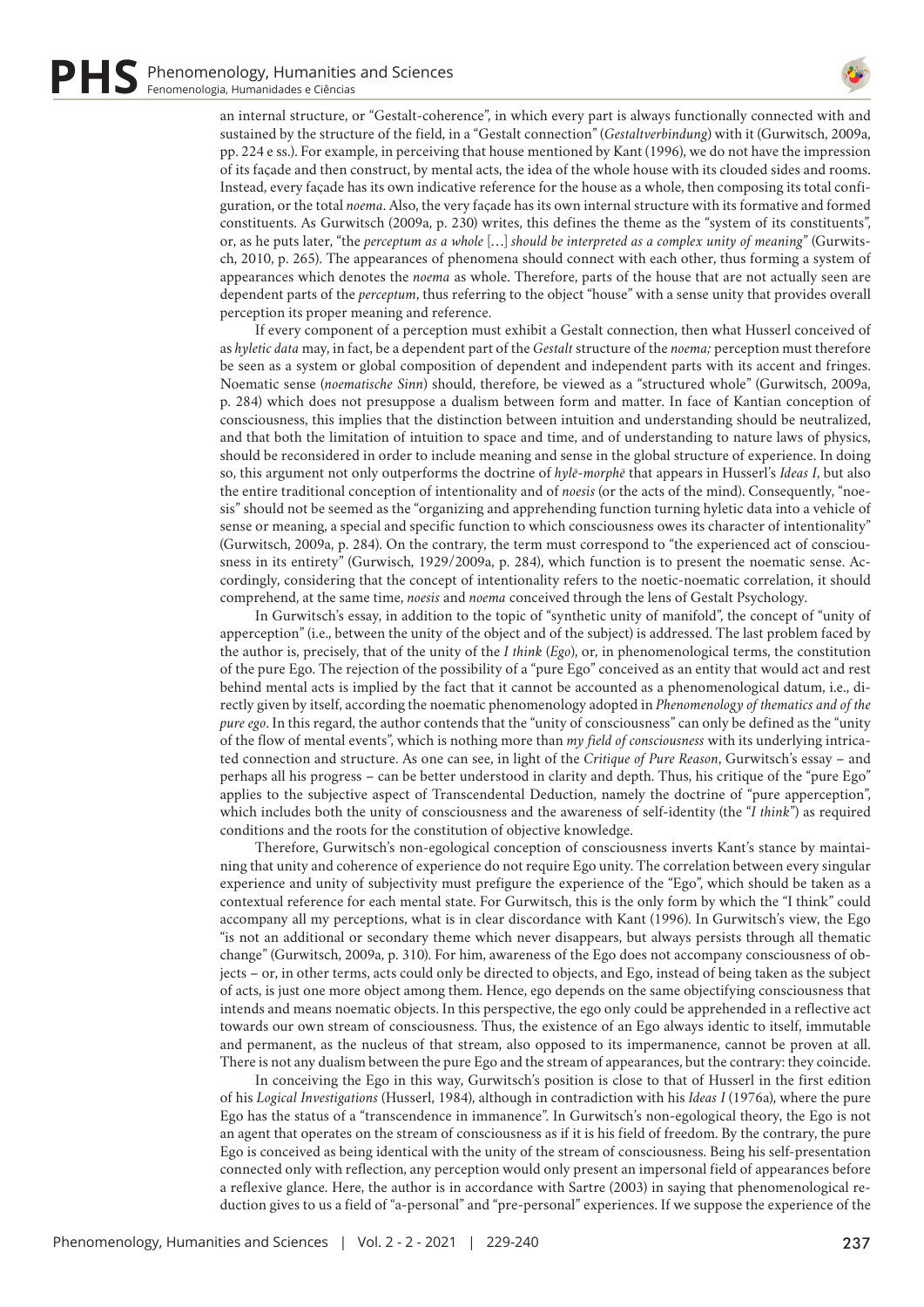

house, we will pass from the subjective form "I'm conscious of this house" to the impersonal form "There is a consciousness of this house". In saying this, he is positioning against the interpretation according to which the Ego would be the *terminus a quo* of intentionality and defending the statement that it could only be deemed as the *terminus ad quem* of noetic-noematic correlations. In another essay, Gurwisch (2009g, p. 327) writes explicitly: "the ego in question is that of the grasped, not of the grasping act".

For Gurwitsch's non-egological theory, consequently, the subjective transcendental synthesis would have as result the fact that is not the "*I think*" that shapes the mind's unity, but, on the contrary, the very reference of each experience to the context of lived experiences that surround thematic consciousness. The "*I think*" does not play any function in the described and analyzed structure. Albeit the descriptive differences between each experience, be it a perception, an imagination or a joy, their temporal arrangement as "members" of the temporal chain of the stream must be the same. The concatenation of this chain, as the eidetic law defining phenomenological time, and its entirety (as the mutual remission of every experience) and singularity (as the index of "mine", or, more precisely, of pertaining to a unique concatenation of lived experiences) are what effectively shape the structure of the "*I think*" and, hence, of consciousness as such. In conclusion, for Gurwitsch, there are only two forms of unity that could be phenomenologically proven. Firstly, it is the consciousness of identity of the object. This unity does not require the correlative unity of consciousness but depends exclusively on intentionality. Additionally, it does not presume the split between appearance and thing-in-itself, as Kant does. Secondly, the unity comes from consciousness' temporal order. Every act is interconnecting with all others already lived and that compose the stream of lived experiences, be they present or past. Ego therefore cannot be reduced to its momentaneous "now" (*hic*), as it must also refers to the totality of conscious life with its slippy nature. A "pure Ego" is not supposed to unify or synthetize anything in the stream of consciousness. On the contrary, the unity of consciousness as a unity is a necessary condition for the experience of the Ego as an apprehended experience of myself. Furthermore, a unity of consciousness and a sense of personal identity are not necessary for the unity and identity of objects themselves and even for the coherence of the world. As the author writes, "unity of consciousness is not consciousness of unity" (Gurwitsch, 2009a, p. 316). The two sides of Transcendental Deduction go apart for Gurwitsch and are not necessary for each other.

#### **Final Comments**

Our main argument was that Gurwitsch's essay was founded on a rereading of Kant's Transcendental Deduction via the lenses of Gestalt Theory and phenomenology. In fact, Kant is referenced towards the conclusion of the essay to reassemble his arguments on the identity and unity of perceptual experience. Kant's idea of Transcendental Deduction is that no objective knowledge could be valid without its reference to pure apperception and its unitary structure. According to him, the unity of intuition must be based on the formal unity of consciousness. On the contrary, for Gurwitsch, these two types of unity of experience are distinct and refer to the problem of object identity and the role of the pure Ego, respectively. Following Gurwitsch, Gestalt Theory allowed for the replacement of the concept of synthesis, which touches on the problem of the unity of perception and consciousness. From this perspective, the subject cannot be seemed anymore as disconnected from the field with which every perception and cognition forms a totality – cannot be deemed in a merely formal perspective. In contrast to Kant's active and functional synthesis of the intellect and Husserl's act of meaning giving, Gurwitsch's is a theory of an autochthonous synthesis of perception, or, as a conclusion, is of a synthesis without any subjective agent (or homunculus), of things that present themselves with meaning – that is what the word *Gestalt* may mean in this context. Other questions concerning the two forms of synthesis in phenomenology, namely passive and active synthesis, are addressed in Gurwitsch (2009b). The author's attempt establishes Gestalt Theory as the antipode of all intellectualistic and empiricist explanations of perceptual phenomena, demonstrating its position in philosophy and psychology history.

At the same time, Gurwitsch's interpretation of Gestalt Theory, like that of phenomenology, cannot be simply viewed as orthodoxy. In terms of Gestalt Psychology and phenomenology, his interpretation is not of continuity. He was exploring their mutual fecundity and bringing their fields together in a new way through a rigorous examination of first-person perspective and transcendental problems. In fact, Gurwitsch interpretates and applies Gestalt Psychology beyond its original epistemological and methodological premises and explicitly poses transcendental problems and questions to its framework. In addition, in his development of phenomenological reduction as partial (starting from the rejection of constancy hypothesis), he paved the way for consistently using instances from empirical sciences as clear exemplars for philosophical eidetic inquiry. In fact, there is a common ground between transcendental phenomenology and empirical psychology that can be approached by specific logical and methodological procedures. For this reason, his work could be undoubtedly coined as interdisciplinary. With that, Gurwitsch may have established a new paradigm for phenomenological research. This stance is defined by the endeavor for the prevalence of things in themselves, showing their inner articulation and intricate complexity without the appeal for any extraneous factors or presumptions, as well as the critique of any constructs that go beyond the boundaries of pure description and risk reifying that which is directly given.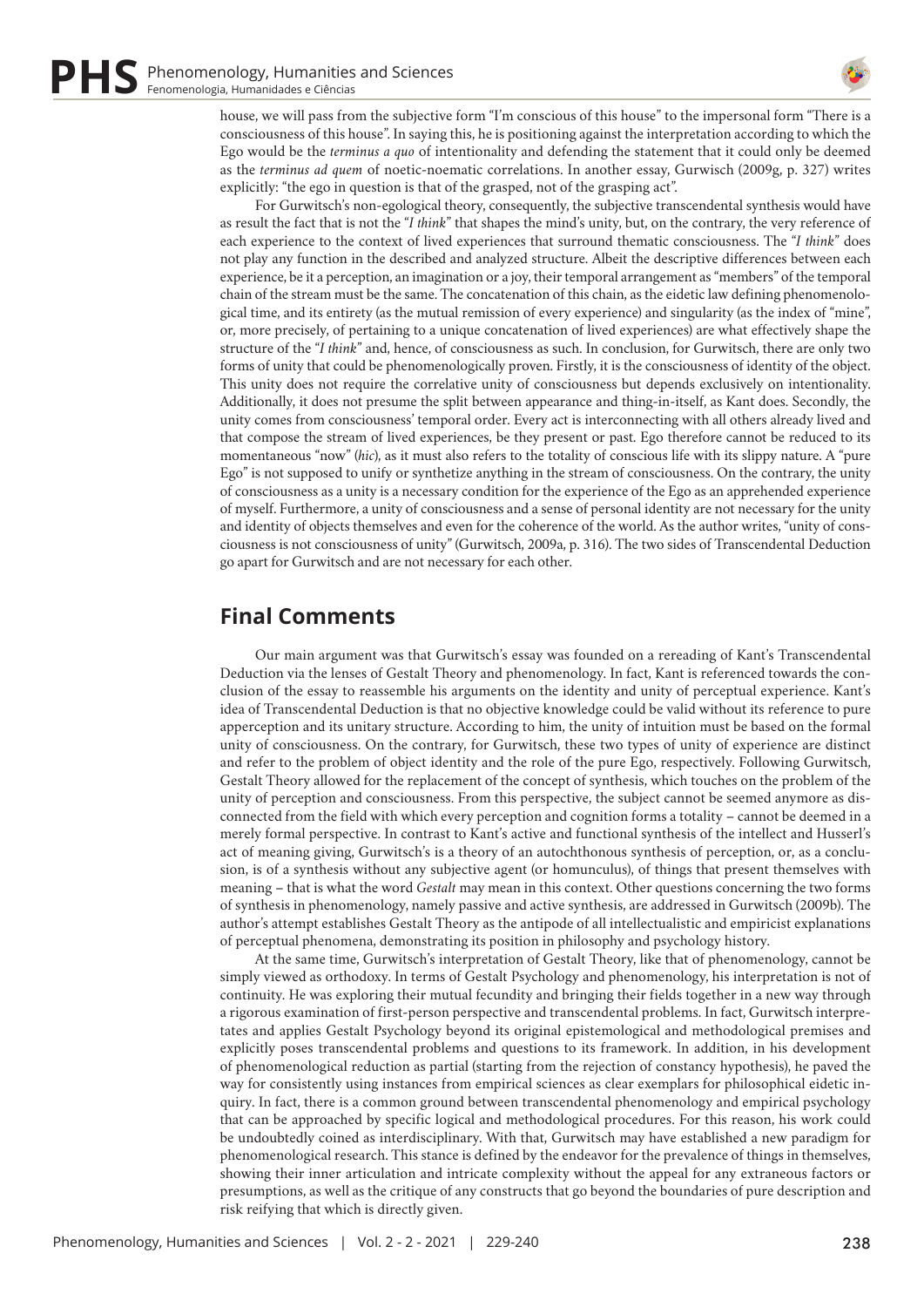

However, there is another point that should be brought up to our attention. Gurwitsch's approach to perception and cognition correspondingly raises new transcendental problems, which appear to be unresolved by the author himself. Can Gestalt principles account for the intuition of numbers, logical and arithmetical relations, and of being and language, as Husserl would say based on his *Logical Investigations*? This might be why Husserl sees Gestalt Psychology as a form of sensualism in his later works (cf. Husserl, 1986). His defense of a meaning giving act of consciousness is attached to his vision of how a new kind of synthesis – not sensible – is required for this kind of objects and for abstract entities in general. Is not this what Husserl itself makes notice in his passage from *Philosophy of Arithmetic* to *Logical Investigations*? Some of Gurwitsch's subsequent studies, such as his approach to Goldstein's works, are similarly influenced by these issues and questions. According to him (Gurwitsch, 2009d, pp. 53 e ss.; 2009f, pp. 142 e ss.), Berlin School of Gestalt Psychology does not exhaust the philosophical and phenomenological possibilities on the unity and identity of objectivity. Instead, he assumes that this psychological theory requires new developments concerning categorial unities and conceptual thinking (Guillaume, 1937, p. 213 s.; Gurwitsch, 2009c), for example. More must be done in this area, particularly in light of the expanding literature on embodied cognition and other areas of cognitive sciences.

We can conclude by saying that the gap noticed by Toccafondi (2002) between phenomenology and Gestalt Psychology, then the supposed lack of soundness in Merleau-Ponty's argument for bridging them, is correctly filled by the arguments developed by Gurwitsch. Although fundamental for Merleau-Ponty's *Phénoménologie de la perception* (Merleau-Ponty, 1996), these arguments are not however clearly and explicitly referred by the French phenomenologist<sup>7</sup>. Also in this regard, we may infer that Gurwitsch is less a representant of *Gestaltism*, as Spiegelberg (1972) suggests, than an original phenomenologist with particular interest in the development of sciences. This reinforces the interpretation of his work as pushing forward the mutual enlightenment between science and philosophy. We believe that it is only in this manner that the contemporary reader of Gurwitsch may make the most of his work and analyses. This, certainly, does not exempt Gurwitsch's viewpoint from a critique about the limits and constraints of its methodology and reasoning, which may be informed by a disguised case of rationalism, as Merleau-Ponty (2001) argues.

# **References**

- Ash, M. G. (1998). *Gestalt Psychology in German Culture, 1890-1967*: Holism and the Quest for Objectivity. Cambridge: Cambridge University Press.
- Guillaume, P. (1937). *La psychologie de la forme*. Paris: Flammarion.
- Gurwitsch, A. (2009a). Phenomenology of Thematics and of the Pure Ego: Studies of the Relation Between Gestalt Theory and Phenomenology. In F. Kersten (Ed.), *The Collected Works of Aron Gurwitsch (1901- 1973): Studies in Phenomenology and Psychology, Vol. 2* (pp. 193-317). Dordrecht: Springer.
- Gurwitsch, A. (2009b). The Kantian and Husserlian Conceptions of Consciousness. In F. Kersten (Ed.), *The Collected Works of Aron Gurwitsch (1901-1973): Studies in Phenomenology and Psychology, Vol. 2* (pp.165- 192). Dordrecht: Springer.
- Gurwitsch, A. (2009c). Some Aspects and Developments of Gestalt Psychology. In F. Kersten (Ed.), *The Collected Works of Aron Gurwitsch (1901-1973): Studies in Phenomenology and Psychology, Vol. 2* (pp. 1-61). Dordrecht: Springer.
- Gurwitsch, A. (2009d). Author's introduction. In F. Kersten (Ed.), *The Collected Works of Aron Gurwitsch (1901- 1973): Studies in Phenomenology and Psychology, Vol. 2* (pp. xv-xxvi). Dordrecht: Springer.
- Gurwitsch, A. (2009e). The Phenomenological and the Psychological Approach to Consciousness. In F. Kersten (Ed.), *The Collected Works of Aron Gurwitsch (1901-1973): Studies in Phenomenology and Psychology, Vol. 2* (pp. 99-118). Dordrecht: Springer.
- Gurwitsch, A. (2009f). An Outline of Constitutive Phenomenology. In J. García-Gómez (Ed.). *The Collected Works of Aron Gurwitsch (1901-1973), I*: Constitutive Phenomenology in Historical Perspective (pp. 56-303). Dordrecht: Springer.
- Gurwitsch, A. (2009g). A Non-Egological Conception of Consciousness. In F .Kersten (Ed.). *The Collected Works of Aron Gurwitsch (1901-1973), II:* Studies in Phenomenology and Psychology (pp. 319-334). Dordrecht: Springer.
- Gurwitsch, A. (2010). The Field of Consciousness. In L. Embree, L., & R. Zaner (Eds.), *The Collected Works of Aron Gurwitsch (1901-1973), III*: The Field of Consciousness: Theme, Thematic Field, and Margin, Vol. 3 (pp. 1-412*)***.** Dordrecht: Springer.

<sup>7</sup> We recommend reading Pintos (2005) for a more in-depth study of this subject.